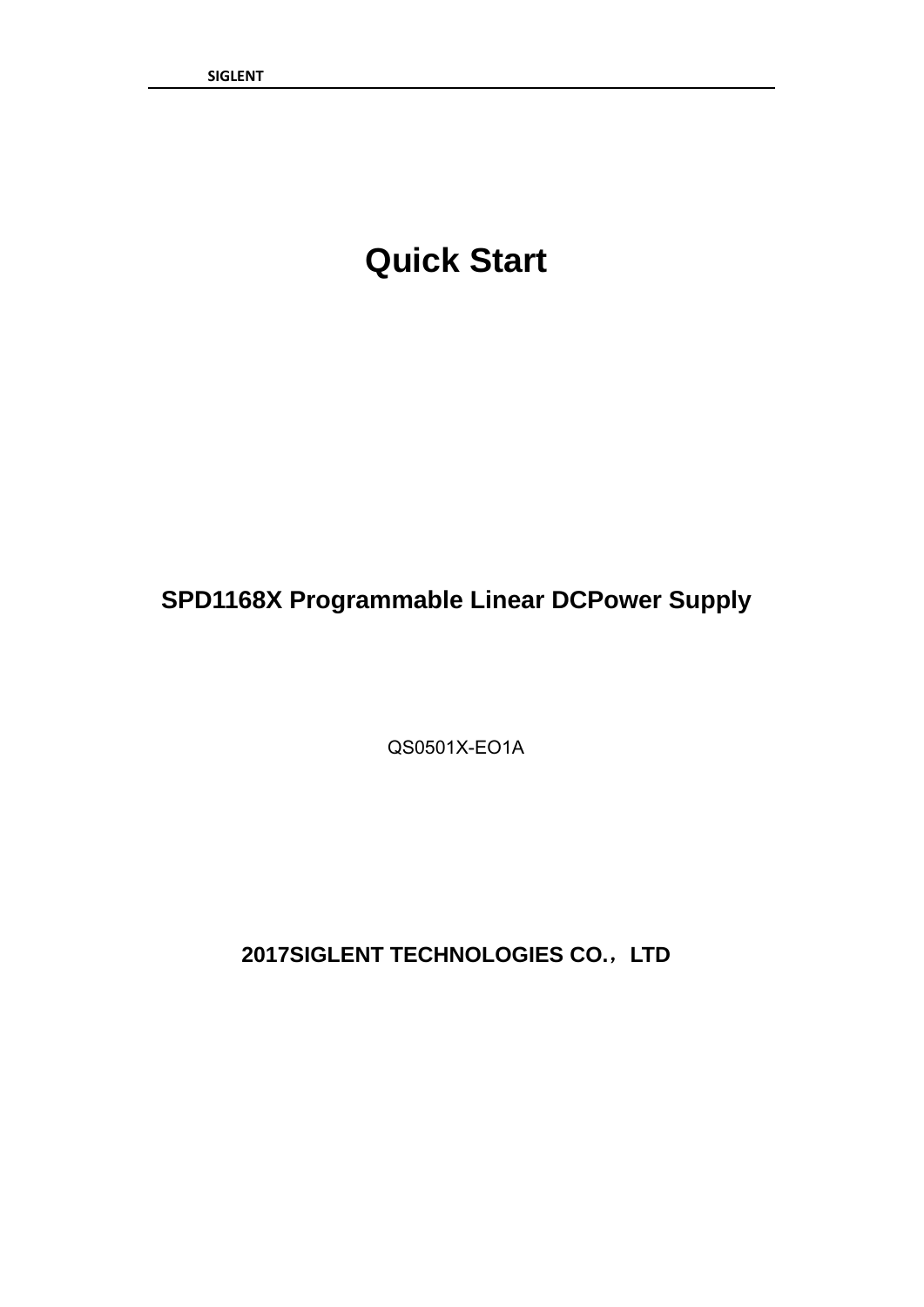# **Copyright and Declaration**

#### **Copyright**

SIGLENT TECHNOLOGIES CO., LTD. All Right Reserved.

#### **Trademark Information**

**SIGLENT** is a registered trademark of SIGLENT TECHNOLOGIES.

#### **Declaration**

.

• **SIGLENT** products are protected by patent law in and outside of the Peoples Republic of China

• SIGLENT reserved the right to modify or change the specifications and price of the product

 $\bullet$  Information in this publication replace all previous corresponding material

• Any copying, extracting or translation of the content of this manual is not allowed without permission from **SIGLENT**.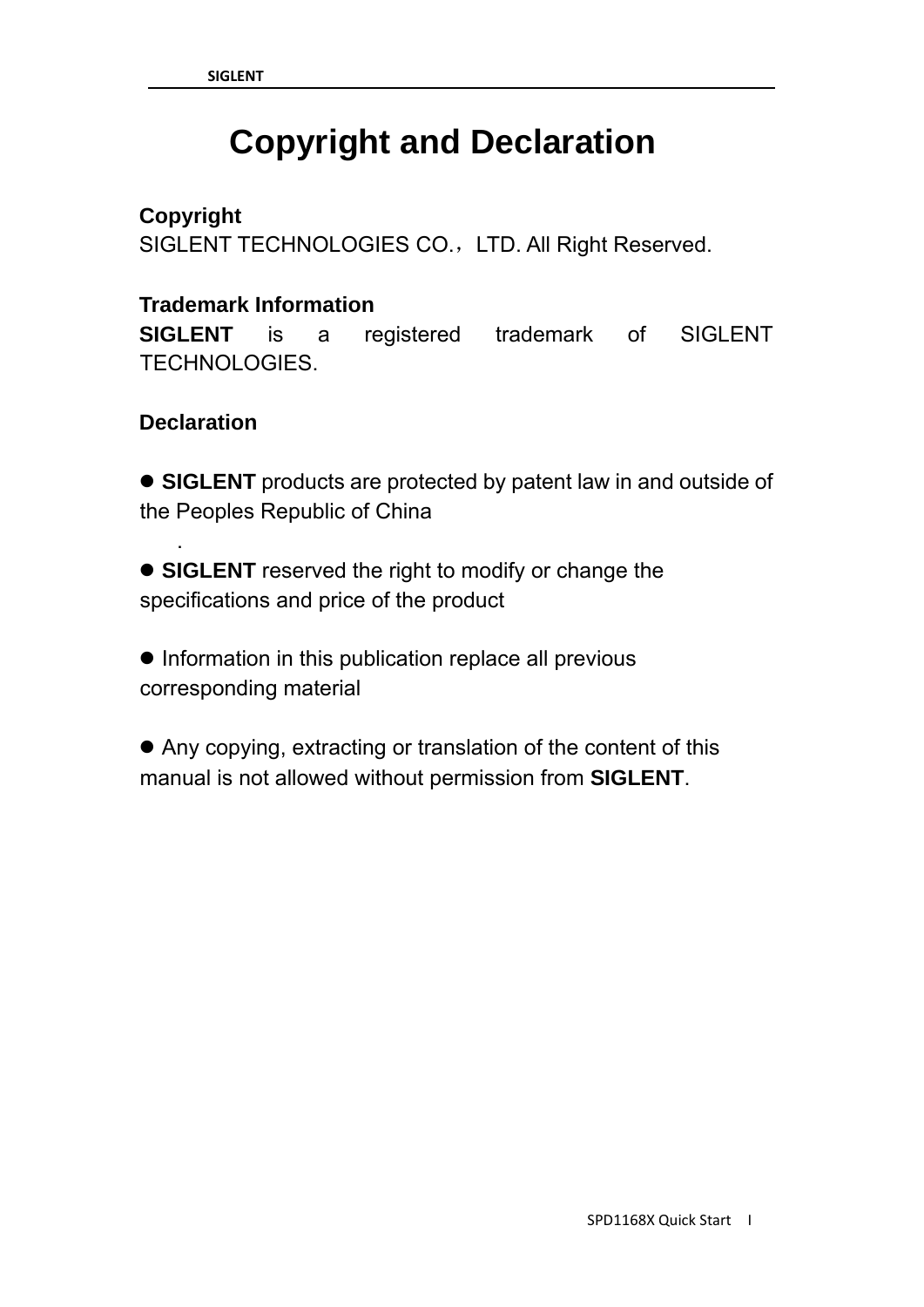### **General Safety Summary**

Please review the following safety precautions carefully to avoid personal injury or damage to this product or any product connected to it. To prevent potential danger, please use the instrument as specified.

#### **Use the proper power cord**

Only the power cord designed for the instrument and authorized by the local country should be used.

**Power supply**  AC Input Voltages: 100/120/220/230V ±10%, 50/60Hz

#### **Use the proper fuse**

The fuse type: 100/120V: T6.3A/250V 220/230V :T3.15A/250V

Make sure to use the correct type of fuse before turning on the instrument.

Find the cause of the fuse failure before replacing the fuse and connecting the power cord.

#### **Ground the instrument**

The instrument is grounded through the protective Earth conductor of the power cord. To avoid electric shock, the grounding conductor must be connected to the Earth ground. Make sure that the instrument is properly grounded before any activating any inputs or outputs.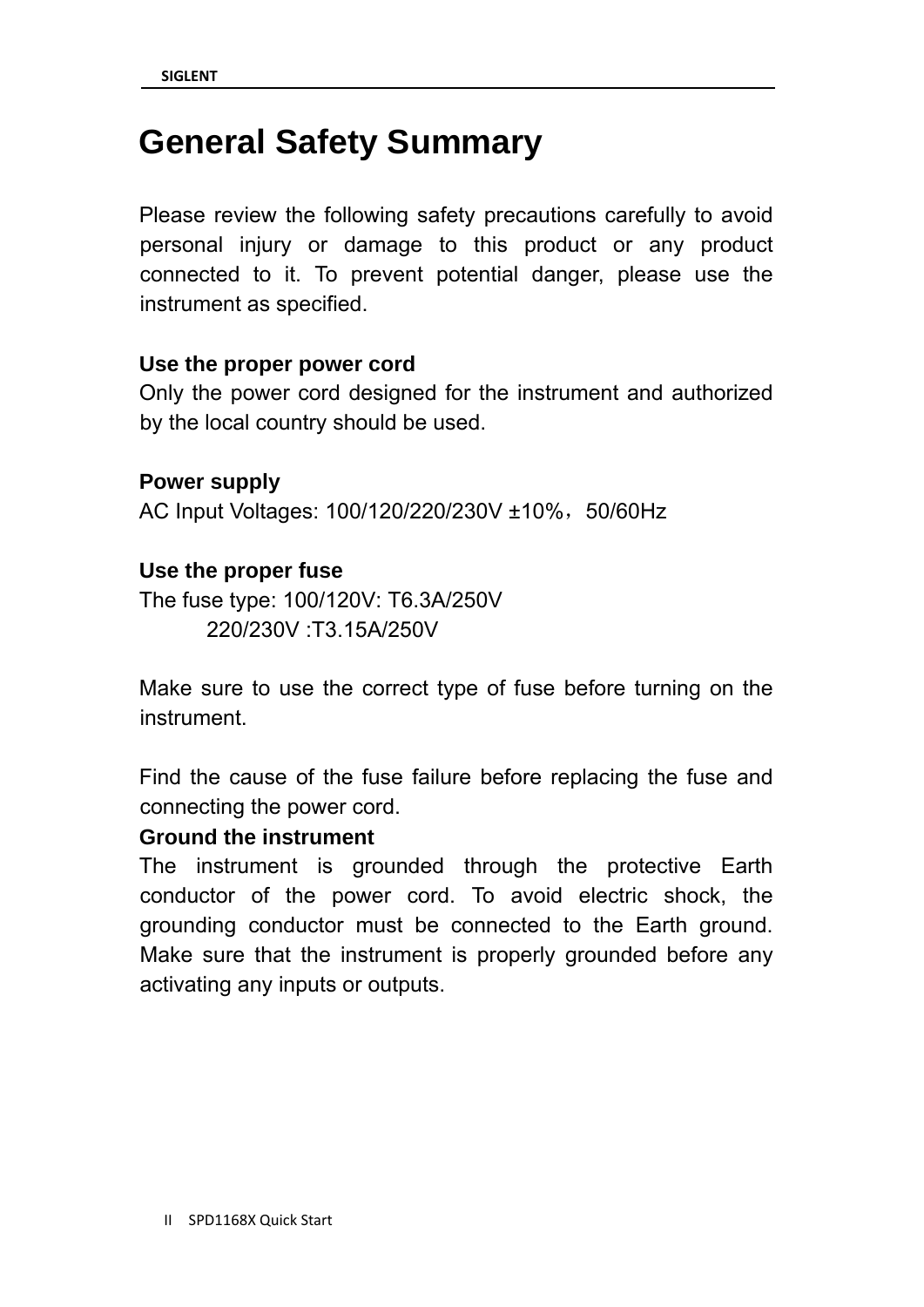#### **Examine all the terminal ratings**

To avoid fire or electric shock, please examine all ratings and symbols on the instrument. Read this guide carefully to know more details about the ratings before connection.

#### **Keep proper ventilation**

Inadequate ventilation may cause an increase of temperature within the instrument, which canl lead to further damage. Please keep proper ventilation and check the fan and air-vents regularly when using the instrument.

#### **Operate condition**

Location: indoor, no strong light, almost no interfering pollution Relative humidity: <80% Altitude:<2000m Temperature: 0℃ to 40℃

#### **Electrostatic Prevention**

Operate in an electrostatic discharge protective area environment to avoid damages induced by static discharges. Always ground both the internal and external conductors of the cable to release static before connecting.

#### **Do not operate in an explosive atmosphere**

To avoid personal injury or damage to instrument, please do not operate in an explosive atmosphere.

#### **Keep surface of the product clean and dry**

Avoid dust and moisture in the air as they can influence the performance of the instrument. Please keep surface of the product clean and dry.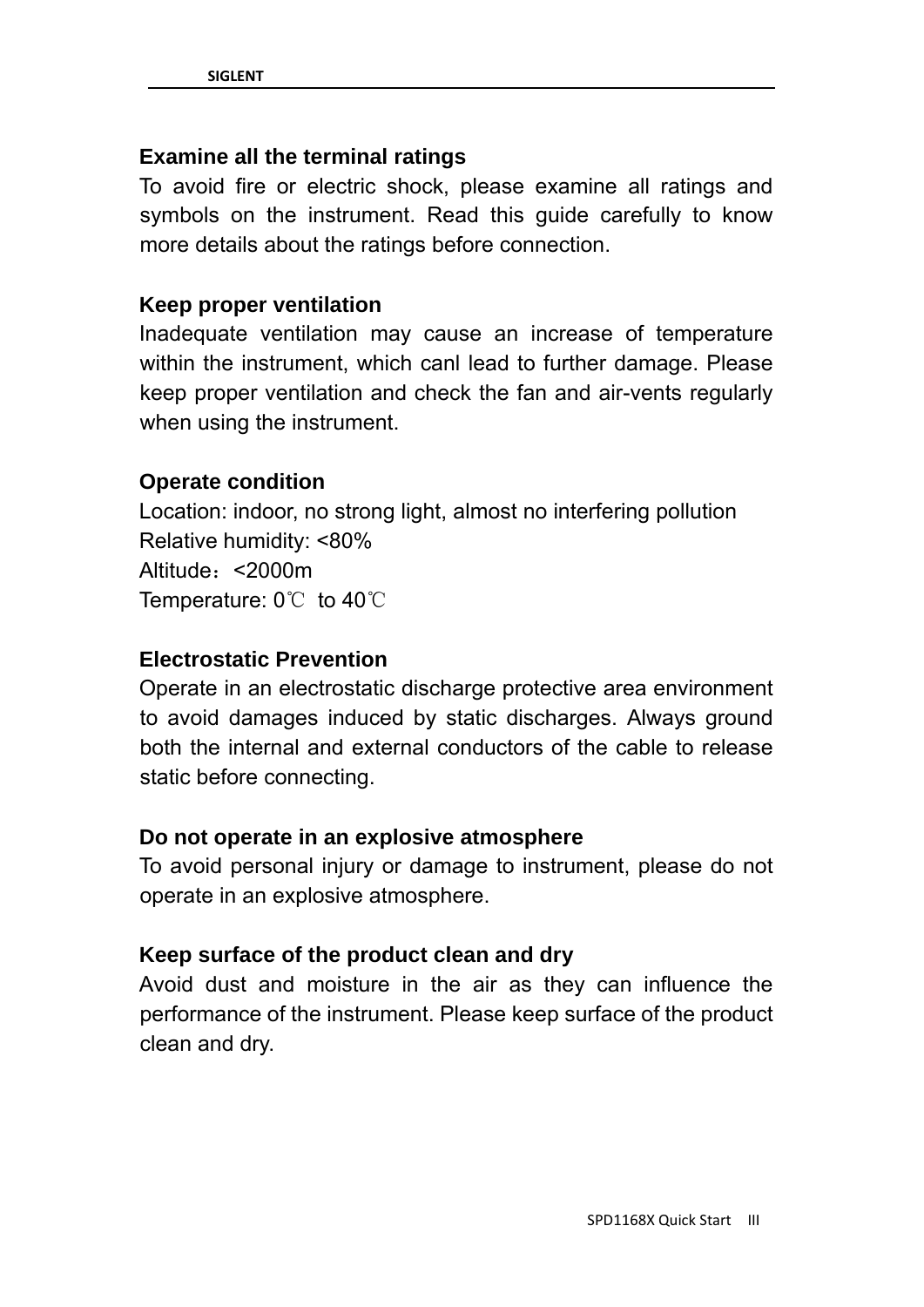#### **Safety Terms and Symbols**

#### Terms may appear on the product:

- DANGER: Indicates direct injury or hazard that may happen.
- WARNING: Indicates potential injury or hazard that may happen.
- **CAUTION:** Indicates potential damage to the instrument or other property that may happen.

#### Symbols may appear on the product:









**Hazardous** power

**Protective** Earth **Terminal** 

**Warning** 

Earth **Ground** 

**Power** switch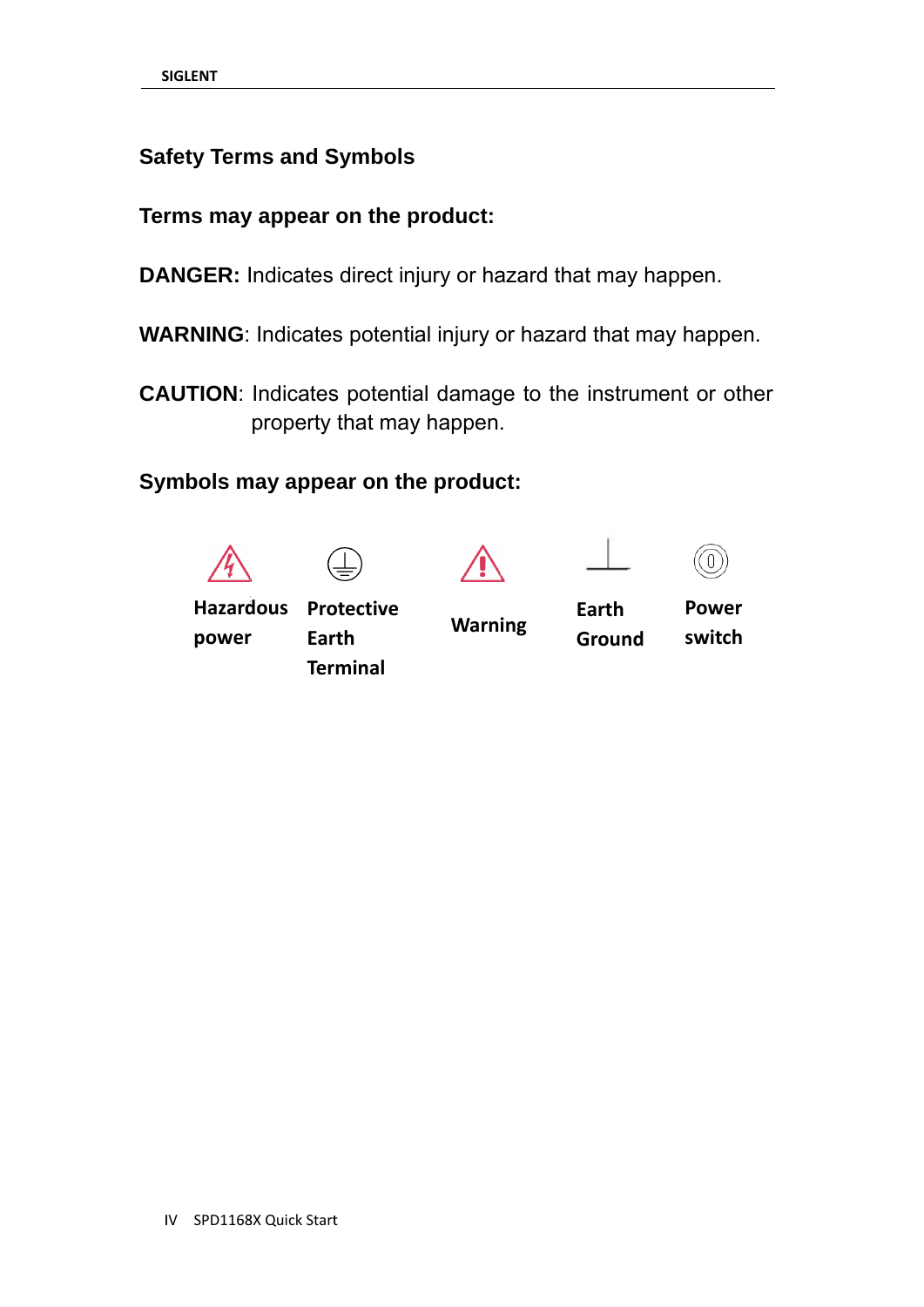### **SPD1168X Brief Introduction**

SPD1168X Programmable DC Power Supply has a 2.8 inch TFT-LCD screen, programmableoutput, and real time measurement graphing. It has maximum output values of 16V/8A,and remote sense. . Output short circuit and overload protection, can be used in different types of production and research.





#### **Main features:**

- Single high-precision programmable output: 16V/8A, total power is 128W
- Compact, easy to use, powerful, ideal for bench power supply
- $\bullet$  Stable, Reliable and Low Noise:  $\leq$ 350uVrms/3mVpp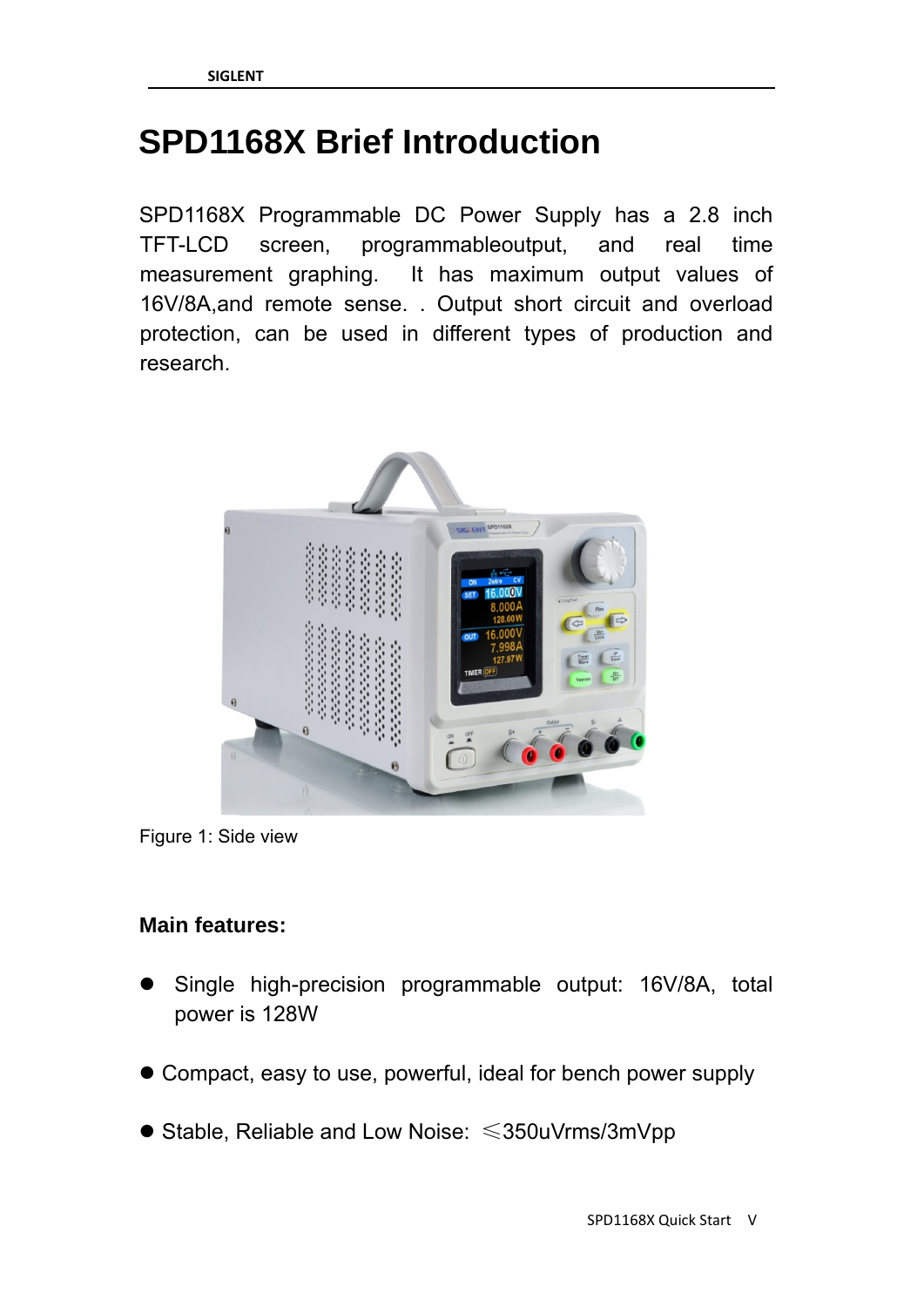$\bullet$  Fast Transient Response Time:<50μ0

• Minimum resolution of 1mV, 1mAwith 5-bit voltage and 4-bitcurrent display.

- $\bullet$  Timer function sequences output values
- High resolution 2.8 inch TFT LCD(240\*320 pixels)
- There are two output modes: two-wire output and remote sense compensation function (maximum compensation up to 1V)
- Four kinds of input/line voltage values includes 100V, 110V, 220V and 230V to satisfy different requirements
- Intelligent temperature controlled fan, effectively reduces noise
- $\bullet$  Clear graphical interface, with waveform display
- 5 internal system parameters save / recall, support for data storage space expansion
- Provide EasyPower PC software, real-time control via USB, LAN, support SCPI command set and LabView driver package to meet the remote control and communication requirements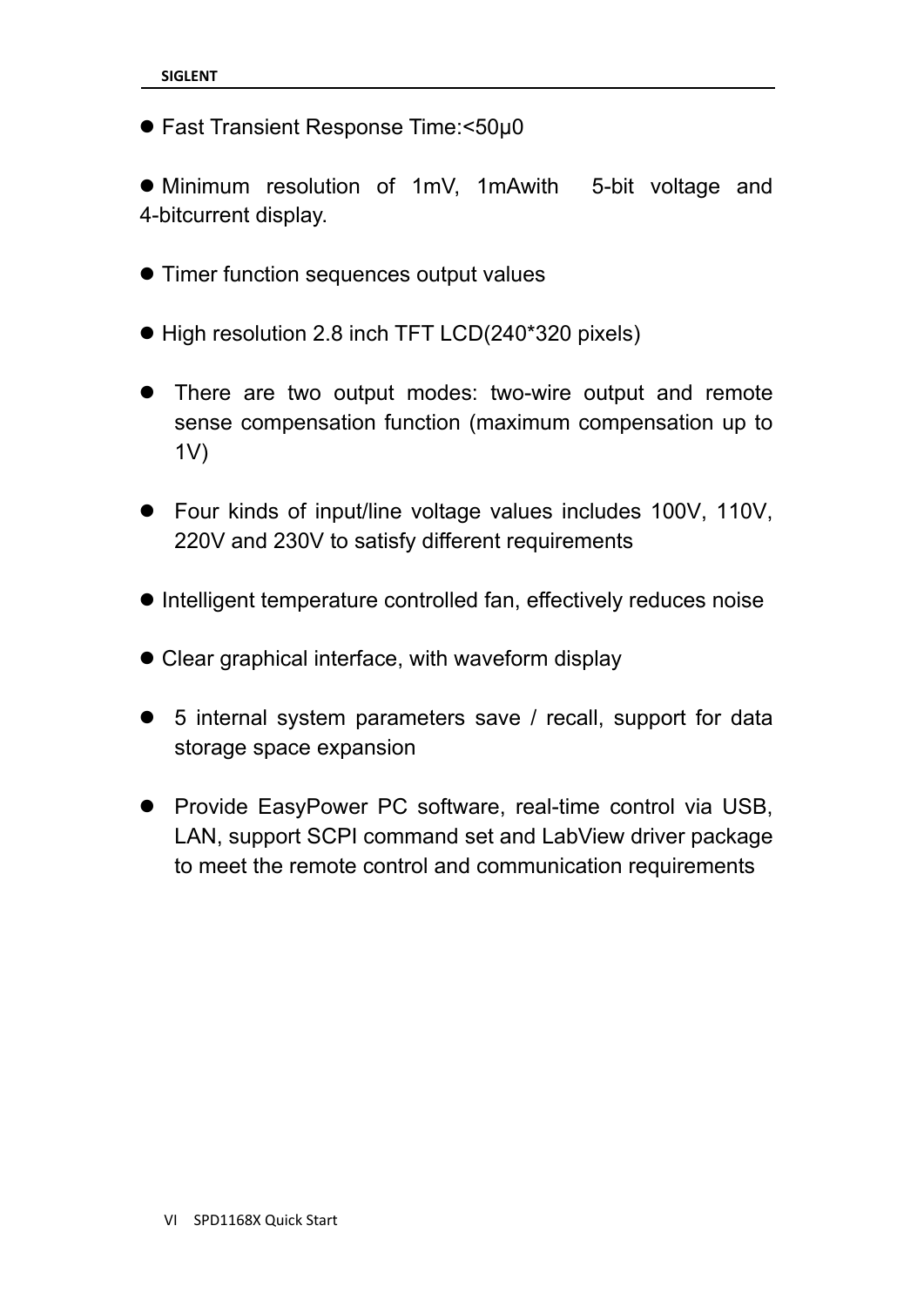#### Content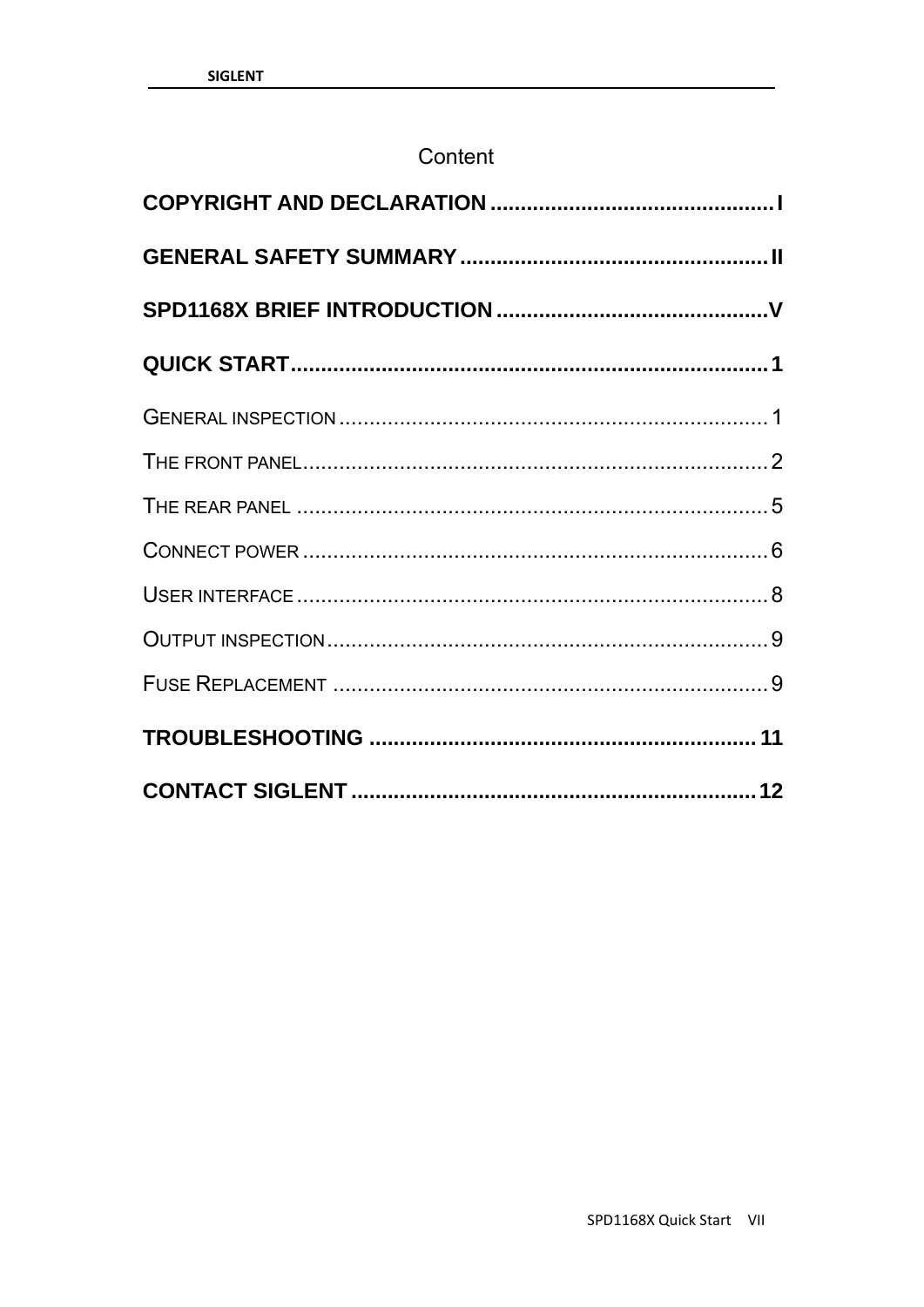## **Quick Start**

### **General Inspection**

#### **1. Inspect the shipping container**

Keep the damaged shipping container or cushioning materialuntil the contents of the shipment have been completelychecked and the instrument has passed both electrical and mechanical tests.The consigner or carrier is responsible for damages to theinstrument resulting from shipment. **SIGLENT** will not providefree maintenance or replacement for shipping damages.

#### **2. Inspect the instrument**

If there is damage, defects, or failures inelectrical and mechanical tests of the product, please contact your nearest **SIGLENT**sales representative.

#### **3. Check the accessories**

Please check the accessories according to the packing list. If the accessories are incomplete or damaged, please contact your **SIGLENT** sales representative.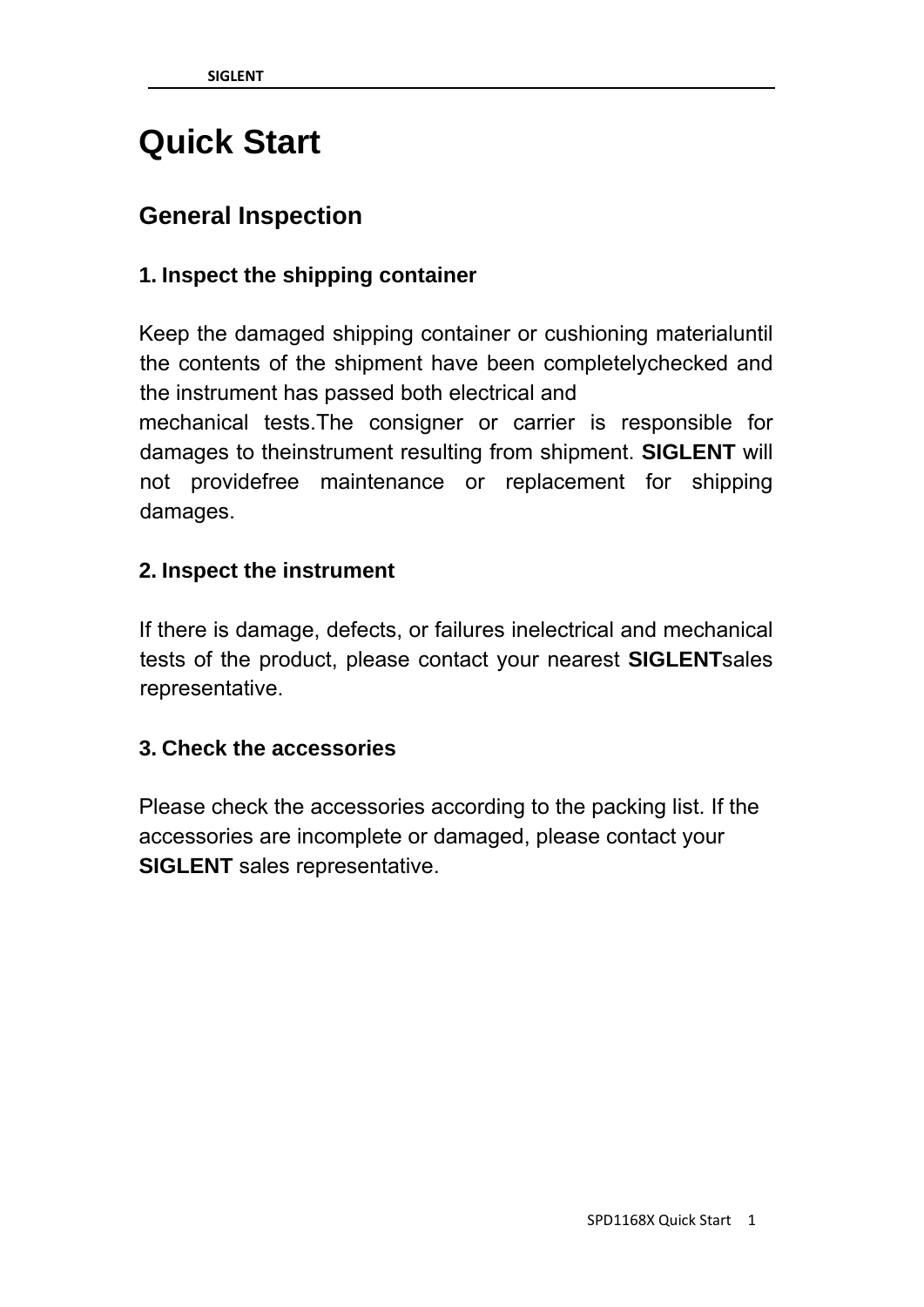#### **The Front Panel**



Figure 2: The front panel of the SPD1168X

#### **1. LCD**

2.8 inch TFT display. It is used to display system parameter settings, system output state, menu options, prompt messages, etc.

#### 2. Knob

When setting parameters, rotate the knob to increase or decrease the value of the digit at the cursor. When browsing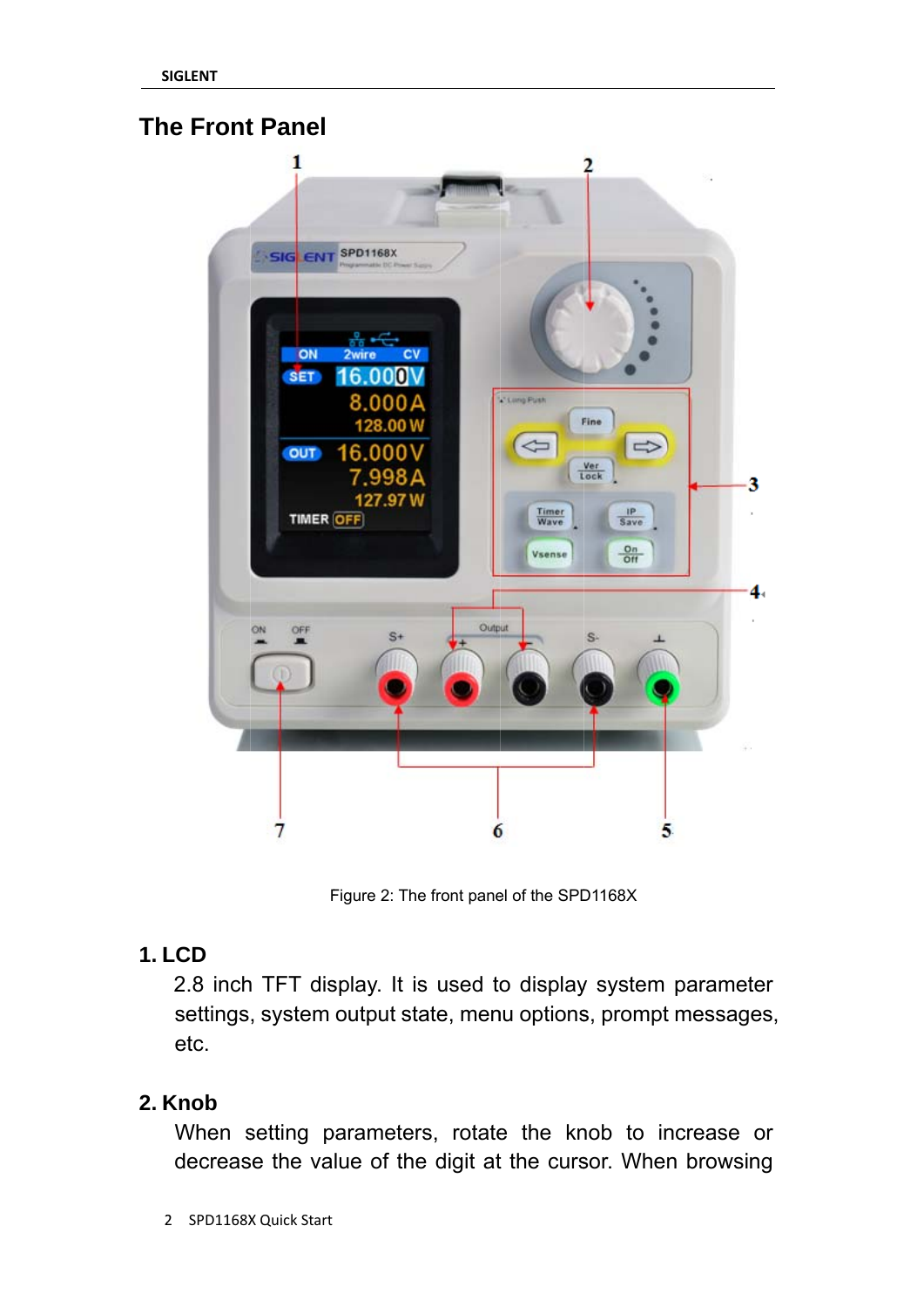the setting object, rotate the knob to quickly move the cursor.

#### **3. Function button and power key**

Fine When setting parameters, press the Fine button to move the cursor to select the position of digit.

The right and left direction buttons move the cursor to select the setting parameter.

Ver Lock Press the button for a short time to enter the system message interface. Press the the button longer to operate the lock function.



 Press the button for a short time to enter the timer interface. Press the button longer to enter the waveform display.



 Press the button a short time to configure the network connection information. Press the button longer to enter the storage system.

Vsense Press the button to enable/disable the remote sense function.

On Press the button to enable/disable the channel Off output.

#### **4. Output Terminal**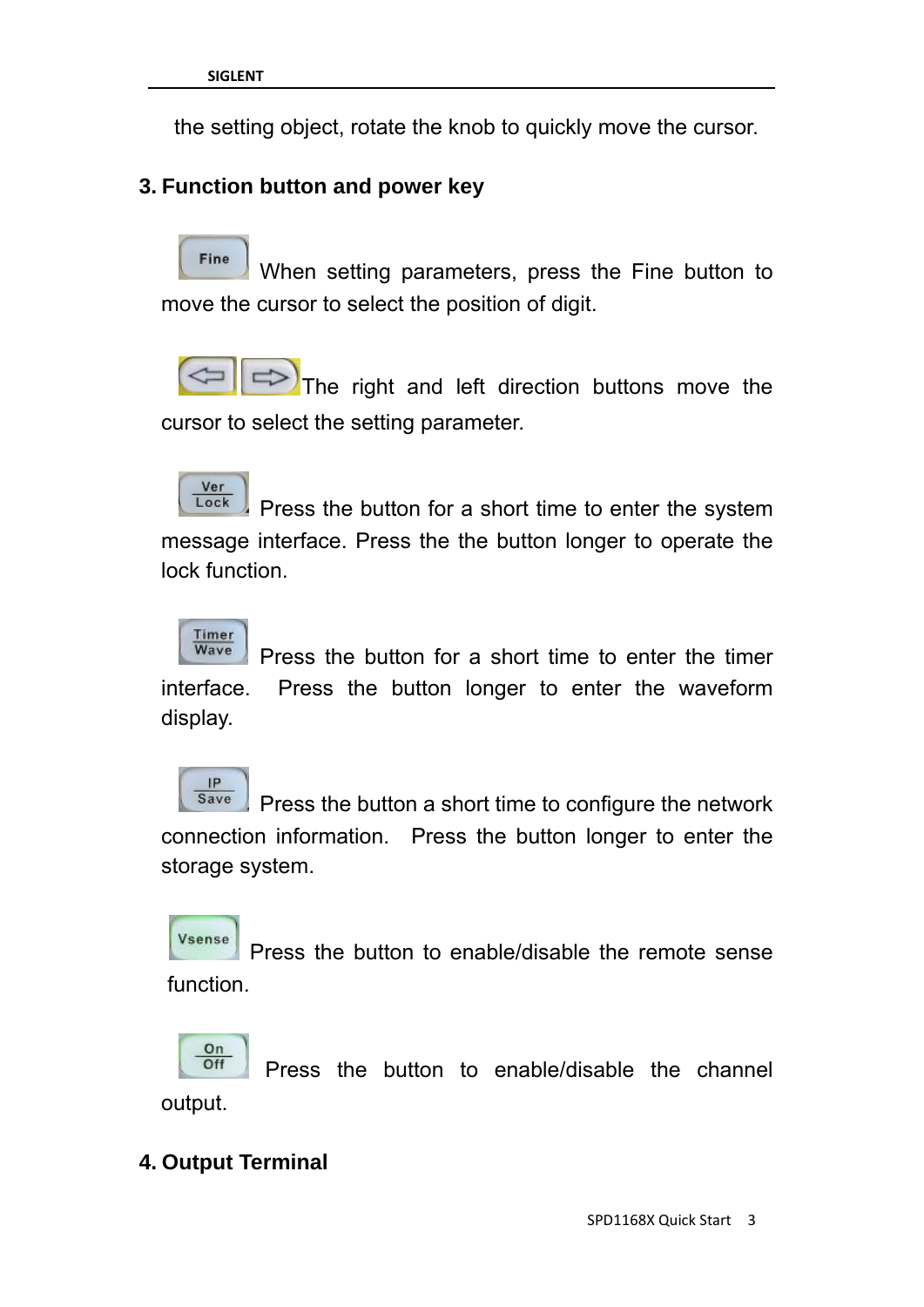Physical output connections to the external circuit.

#### **5. Ground Terminal**

This terminal is connected to the instrument chassis and ground wire and is in grounded state.

#### **6. Sense terminal**

Used to sense the actual voltage at the load. This allows the source to compensate the voltage drop caused by the leads between the power supply and the load and increases the accuracy of the voltage delivered to the load.

#### **7. Power key**

Turn on or off the instrument.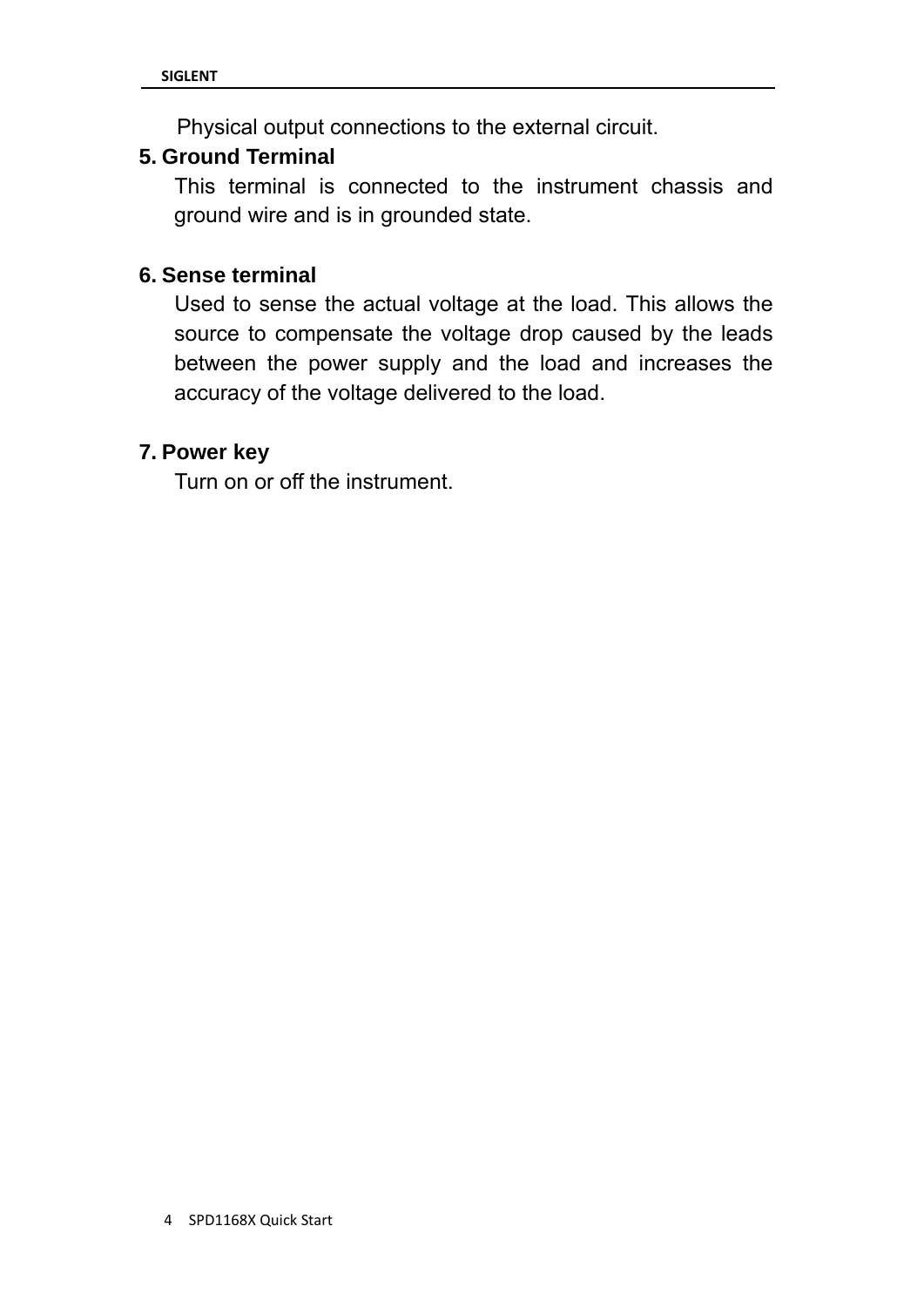### **The Rear Panel**



Figure 3: The rear panel of the SPD1168X

- 1. Warning message
- 2. AC input voltage description
- 3. AC power socket
- 4. Fuse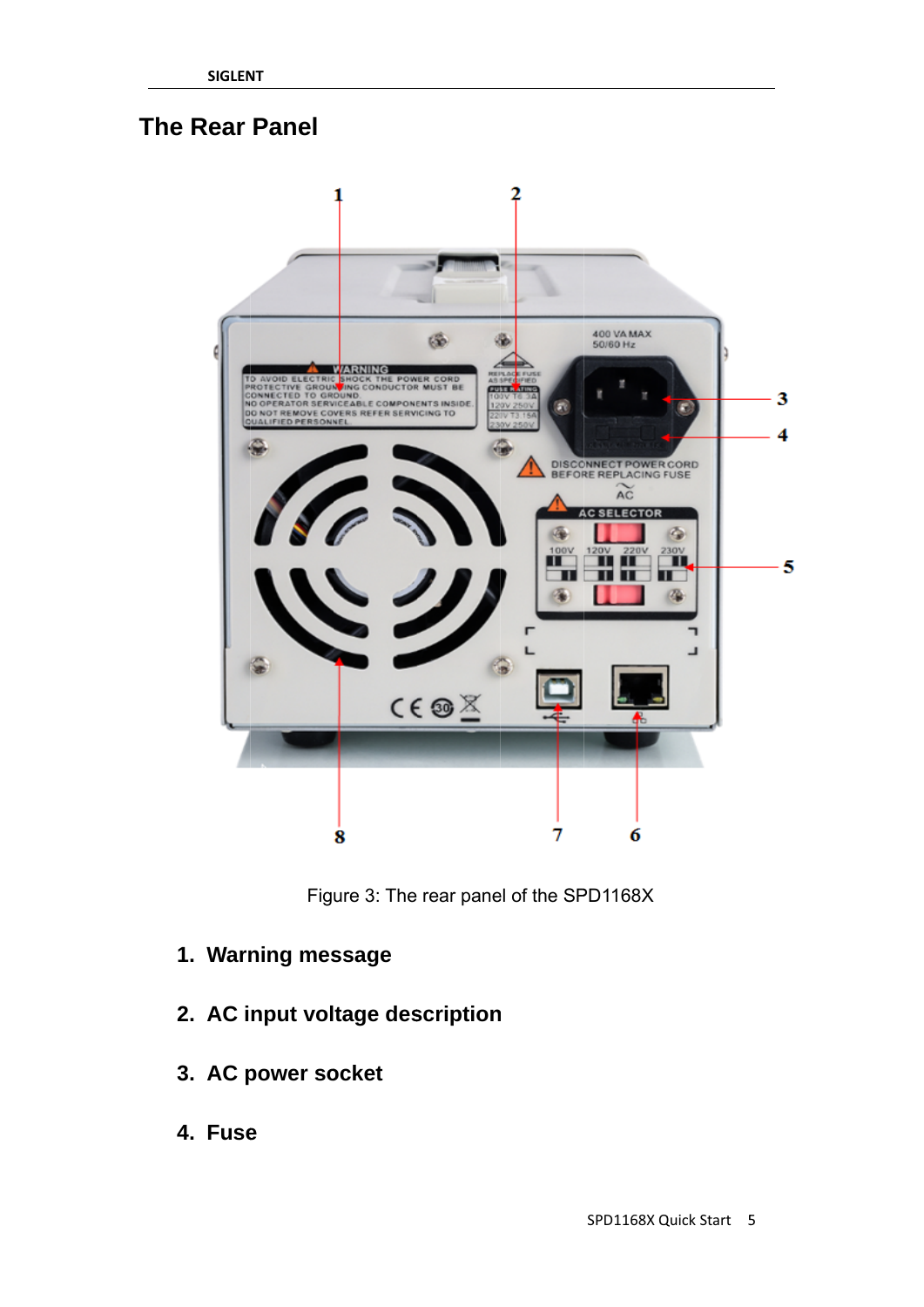- **5. AC line power selection switch**
- **6. LAN interface**
- **7. USB device**
- **8. Fan**

#### **Connect power**

The power supply supports a variety of AC line power input values. For each line voltage, the rear panel voltage selector settings are different, as shown in table 1 below.

Table 1:AC input line power specifications

| <b>AC power input</b>        | <b>Voltage selector</b><br>configure |
|------------------------------|--------------------------------------|
| $100$ VAC $\pm$ 10%, 50~60Hz | 100V                                 |
| 120VAC ±10%, 50~60Hz         | 120V                                 |
| 220VAC ±10%, 50~60Hz         | 220V                                 |
| 230VAC ±10%, 50~60Hz         | 230V                                 |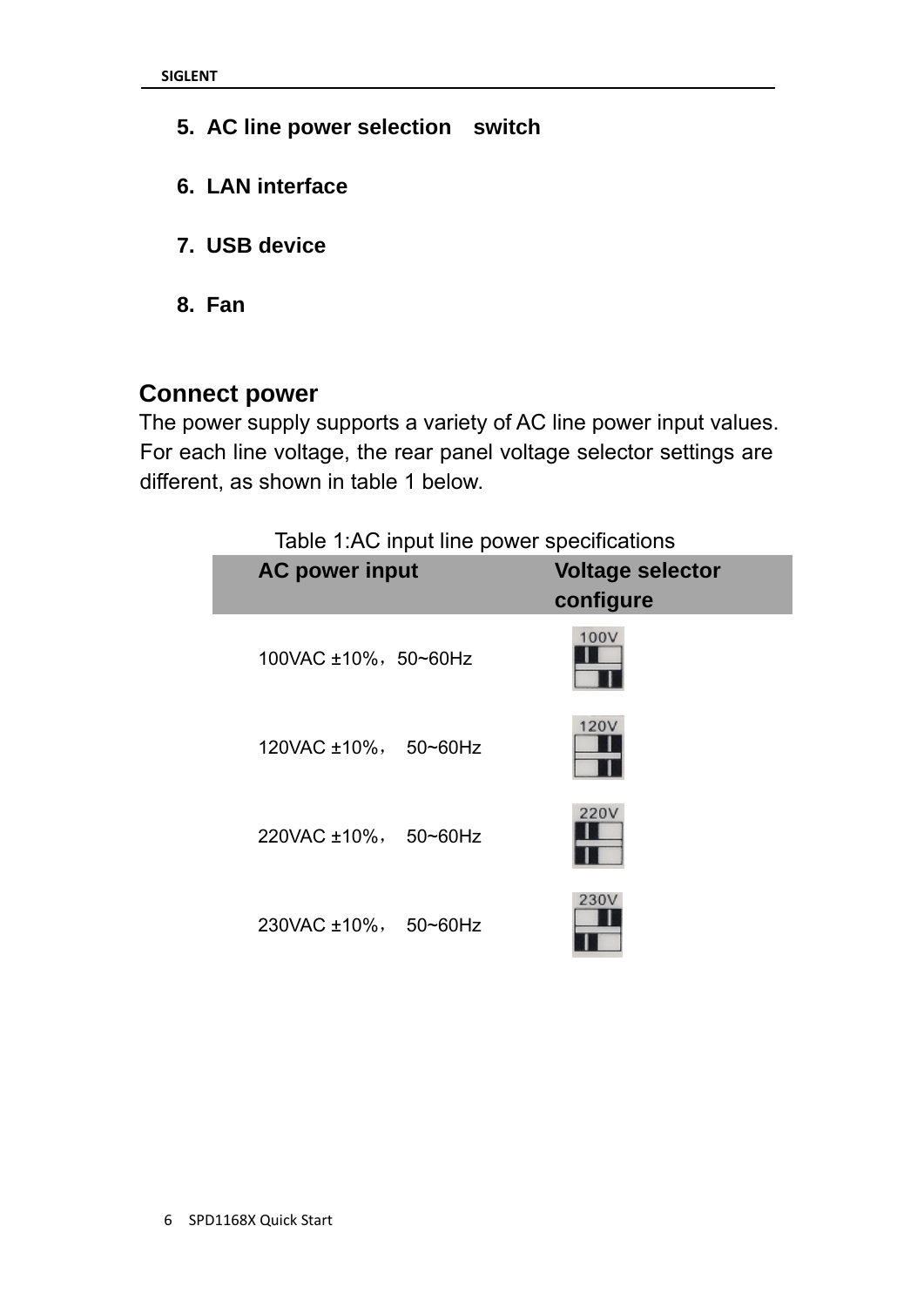Please connect the power carefully follow the steps below:

#### **1. Check the input power**

Make sure that the AC line power to be connect to the instrument meets the requirements in Table 1.

#### **2. Check the voltage selector at the rear panel**

Make sure that the voltage selector setting at the rear panel of the instrument matches the actual input voltage.

#### **3. Check the fuse**

When the instrument leaves factory, the specified fuse is installed. Please check whether the fuse matches the actual input voltage according to the "Input Power Requirements" at the rear panel of the instrument.

#### **4. Connect the power**

Connect the instrument to AC power supply using thepower cord provided in the accessories. Then turn on the power.

# **WARNING**

Before switching the input power supply voltage, please disconnect the power supply before setting the voltage selectorTo the appropriate gear.

# **WARNING**

To avoid electric shock, make sure that the instrument is correctly grounded.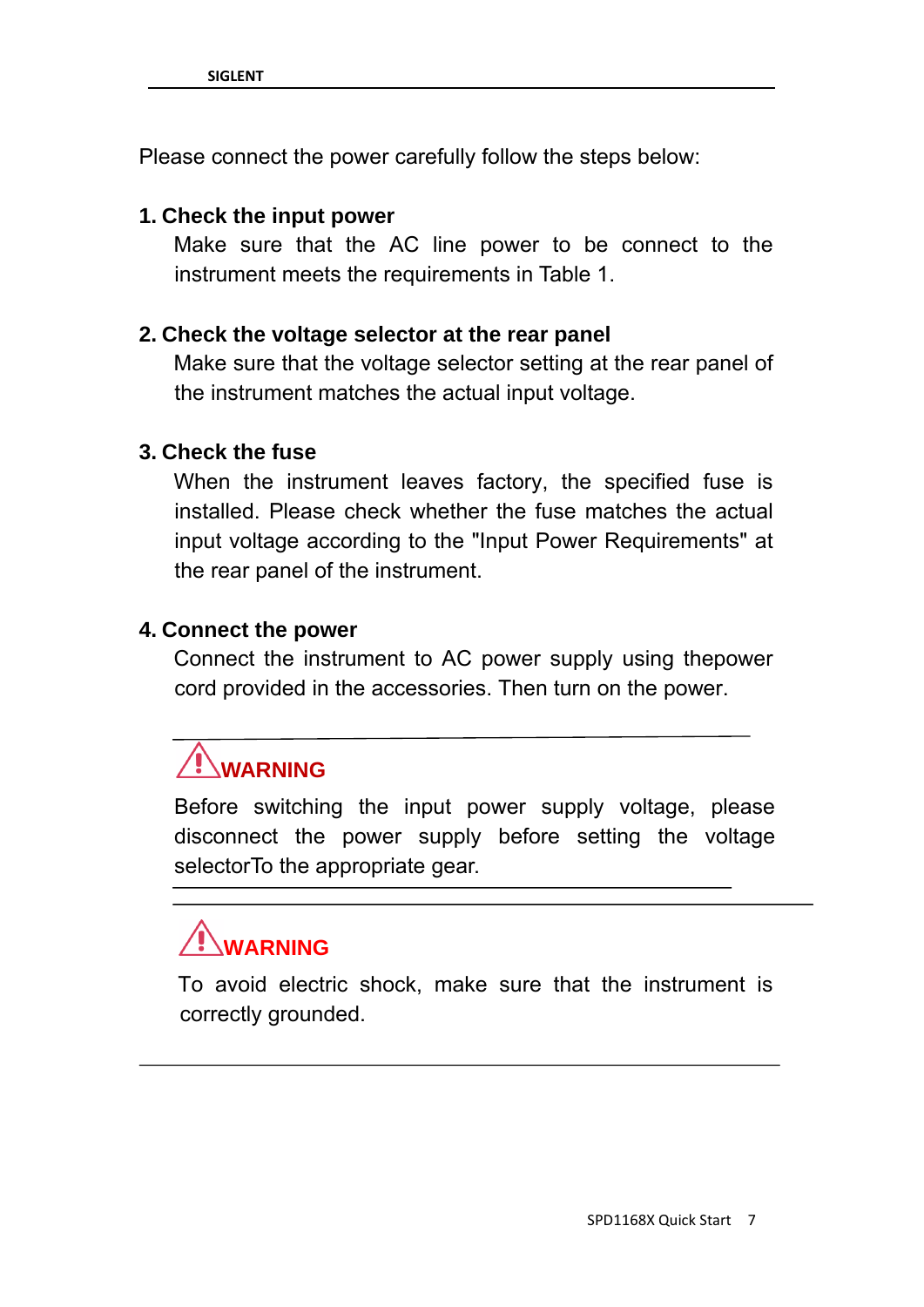### **User interface**



Figure 4: The user interface

- **1. Channel output state**
- **2. Remote sense mode**
- **3. LAN connection icon**
- **4. USB connection icon**
- **5. Output mode**
- **6. Output programmed values**
- 8 SPD1168X Quick Start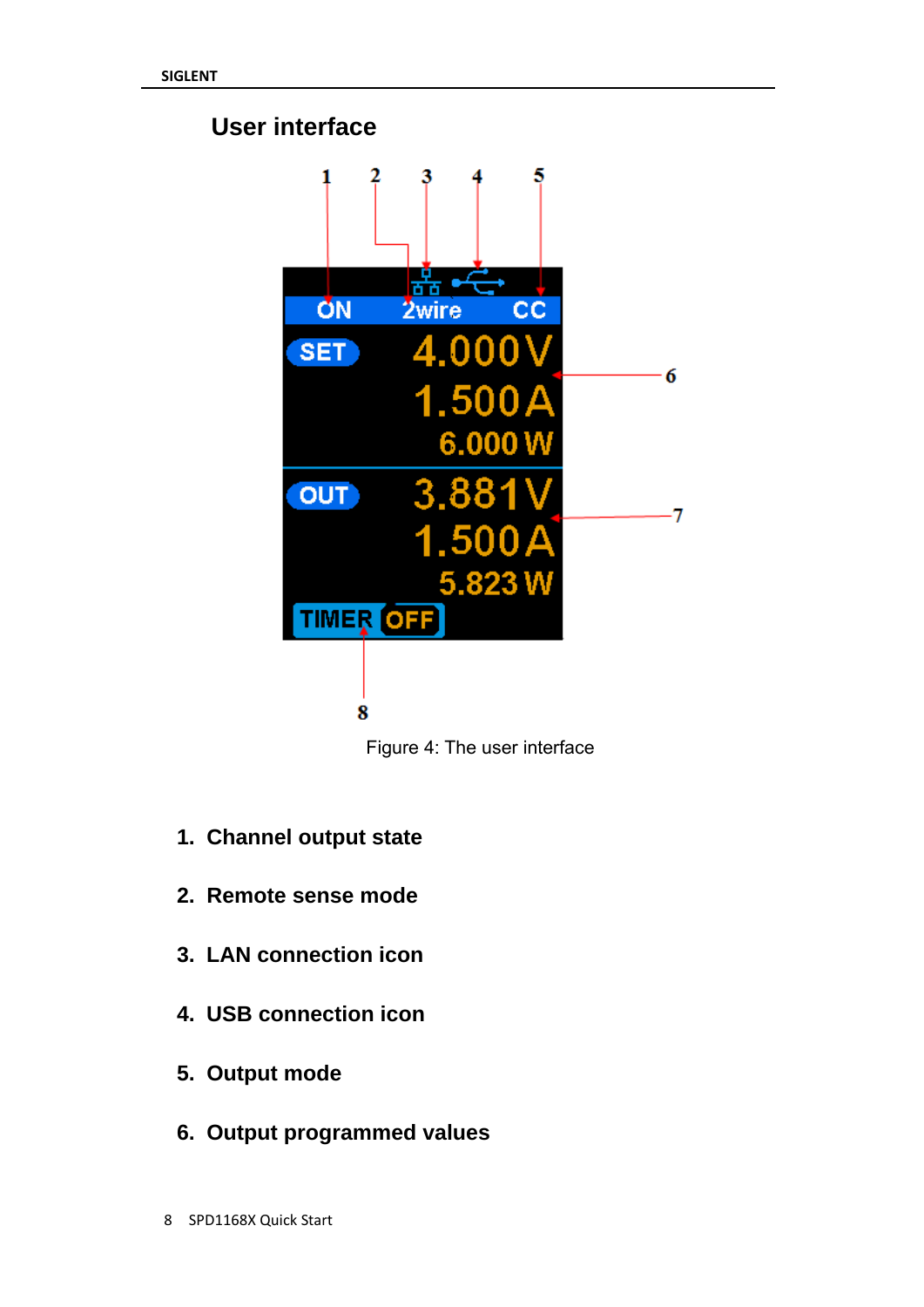- **7. Measured output values**
- **8. Timer state**

### **Output Inspection**

#### **1. Check the output voltage**

- (1) Turn on the power and make sure the channel current setting is not zero when the instrument has no-load.
- (2) Presson/off button, the supply should be working in constant voltage (CV) mode. You can check the voltage range by adjustingthe voltage setpointfrom the minimum (0V) to the maximum value (16V).

#### **2. Check the output current**

- (1) Turn on the power and make sure the voltage setting is not zero.
- (2) Connect the output terminals(short) with aninsulated wire that can handle 10 A or more (18 AWG single core, for example).
- (3) Activate the output by pressingthe on/off button. The low impedance (shorted) output will cause the instrument to enter current control (CC) mode. You can check the current range by adjusting the current setpointfrom the minimum (0A) to the maximum value (8A).

#### **Fuse Replacement**

The specifications of the fuse are relative to the actual input line voltage, shown in the table below. You also can refer to the rear panel "input power requirement".

| Input   | l Fuse        |
|---------|---------------|
| voltage | specification |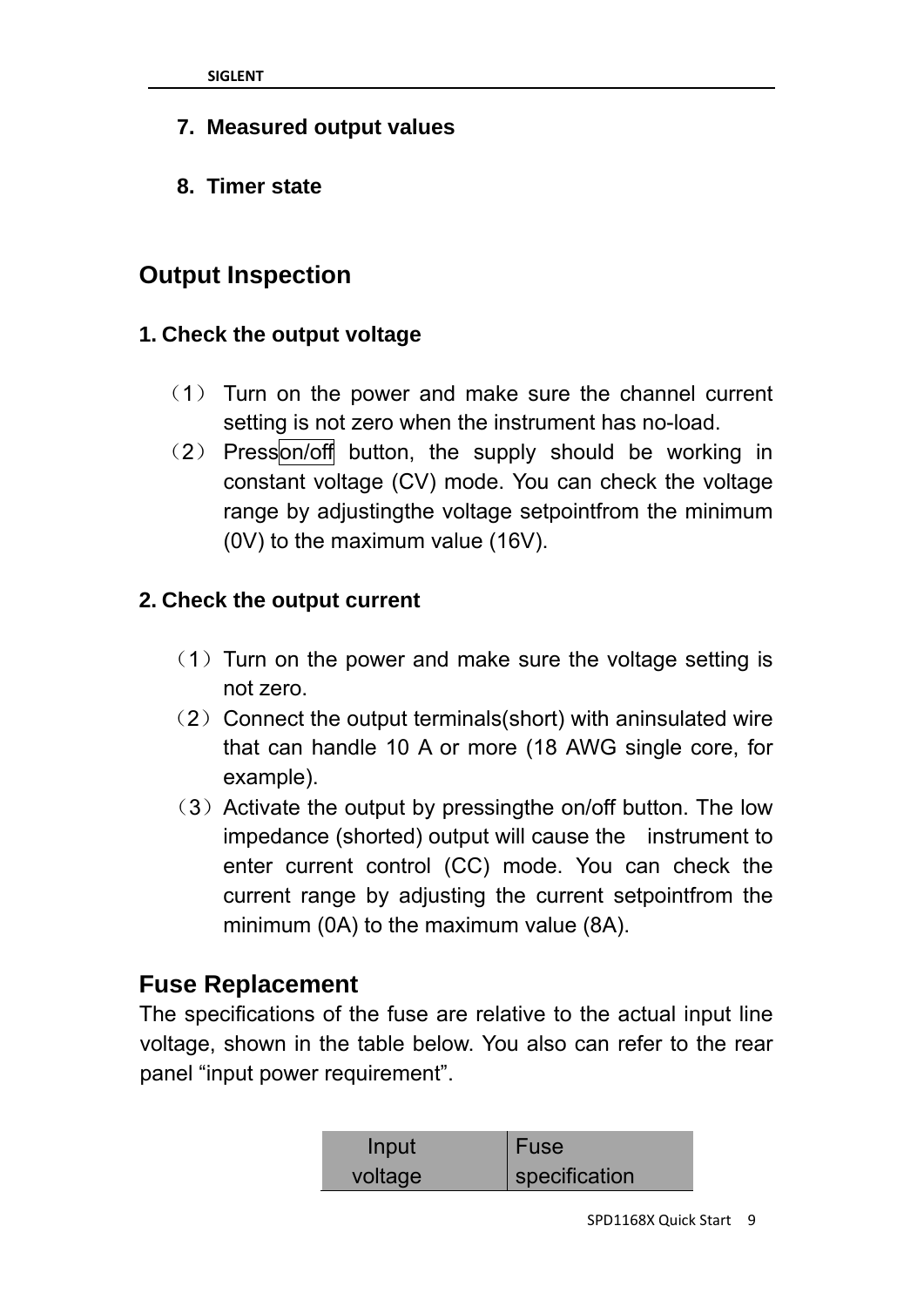| 100/120VAC | T6.3A  |
|------------|--------|
| 220/230VAC | T3.15A |

To replace the fuse, please follow the steps below:

- 1. Turn off the instrument and remove the power cord.
- 2. Insert a small straight screwdriver into the slot at the power socket and gently pry out the fuse seat.



- 3. Adjust the power voltage selector manually to select the correct voltage scale.
- 4. Take out the fuse and replace it with the specified fuse (for the corresponding relations between the input voltage and fuse specification, refer to the "input power requirement" at the rear panel).
- 5. Re-insert the fuse holder into the power socket (please pay attention to the direction).

# **WARNING**

To avoid personal injuries, unplug the power supply before replacing the fuse. To avoid electric shock or fire, select the proper power supply specification and replace only with the proper fuse.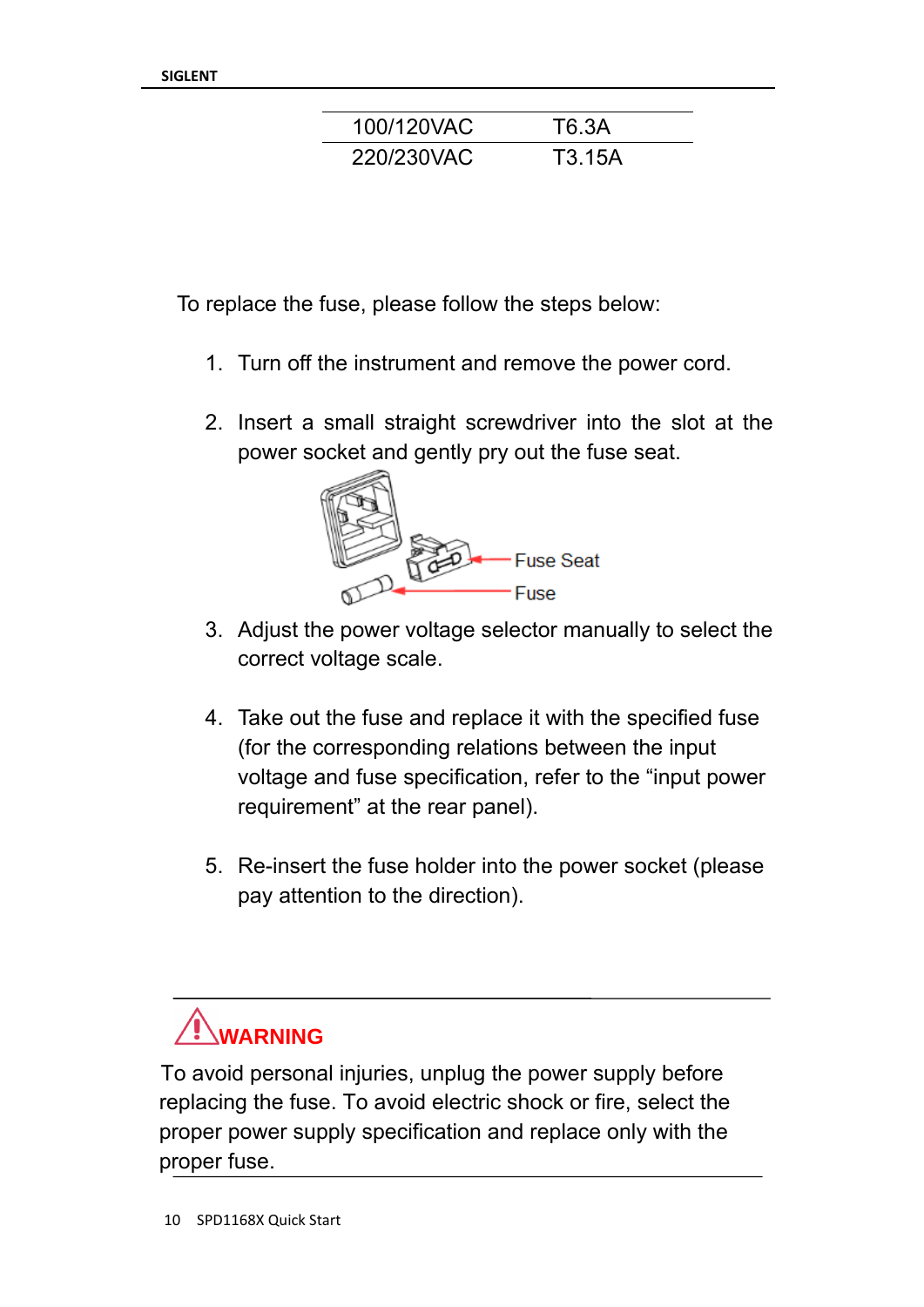## **Troubleshooting**

Here are some commonfailures and their solutions. If the problem persists after following the listed steps, please contact **SIGLENT**.

#### **1. The instrument cannot start up.**

(1) Check whether the power is correctly connected.

 (2) Check whether the power switch at the front panel is really on.

 (3) Remove the power cord and check whether the voltage selector is at the proper scale, whether the specification of the fuse is correct and whether the fuse is intact. If the fuse needs to be changed, refer to "**To Replace the Fuse**".

(4) If the problem remains, please contact **SIGLENT**.

#### **2. The constant voltage output is abnormal.**

 (1) Check whether the maximum output power of the scale currently selected fulfills the load requirement. If yes, go to the next step.

(2) Check the cable connecting the load and power supply for short-circuits.

- (3) Check whether the load is normal.
- (4) Check whether the current setting value of this scale is proper.If it is too low, increase it.
- (5) If the problem remains, please contact **SIGLENT**.

#### **3. The constant current output is abnormal.**

- (1) Check whether the maximum output power of the scale currently selected fulfills the load requirement. If yes, go to the next step.
- (2) Check whether the cable connecting the load and power